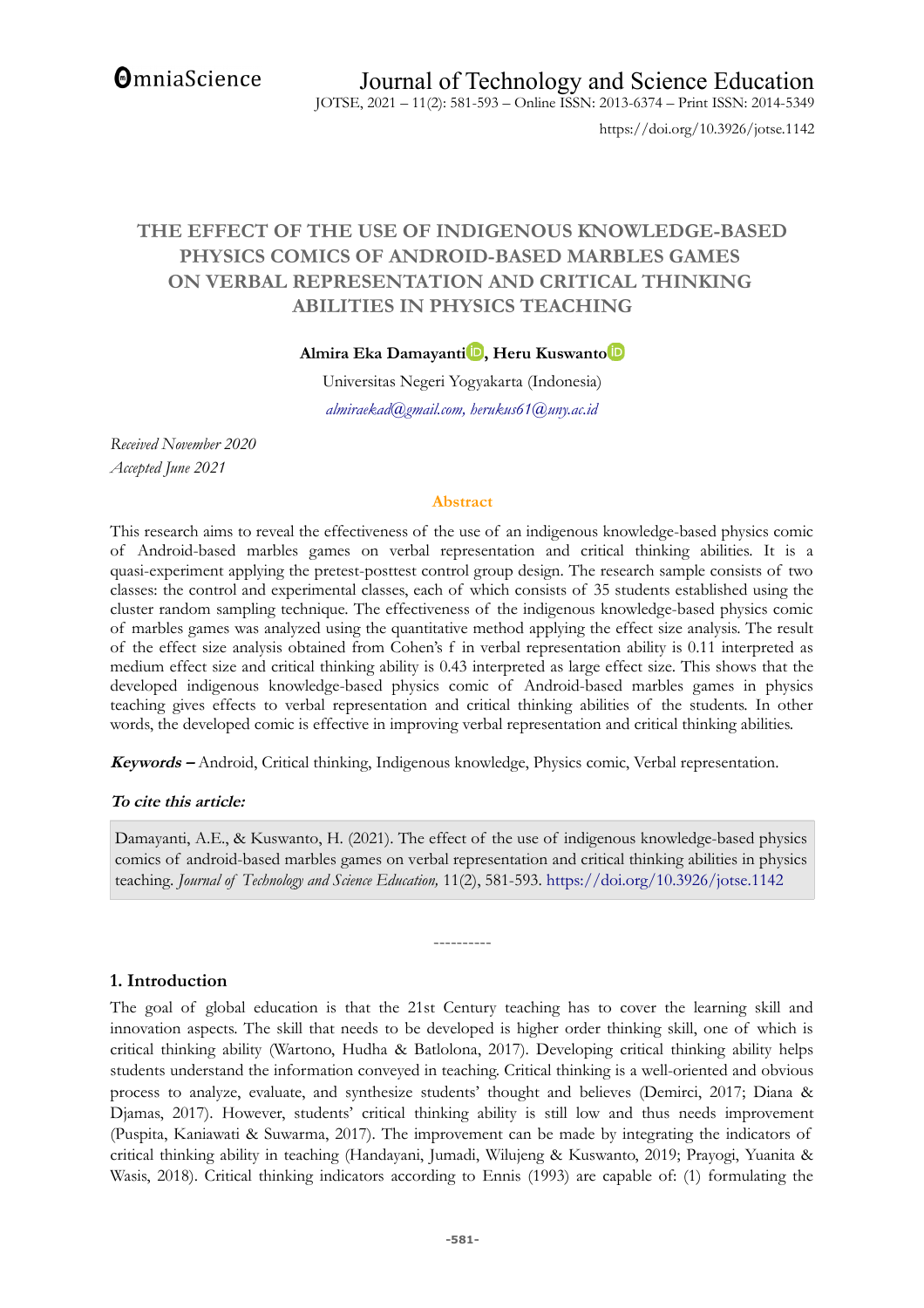main problem; (2) disclose facts; (3) select the logical argument; (4) detect bias with different viewpoints; (5) draw conclusions.

The school curriculum in Indonesia also has the same goal as that of the 21st Century teaching, particularly for the teaching of physics in senior high school, whose goal is to develop the ability to analyze and apply, as well as modify or design physics concepts (*"Standar Kompetensi Dan Kompetensi Dasar Mata Pelajaran Fisika Untuk SMA Dan MA"*, Badan Standar Nasional Pendidikan, 2016). In reality the students look passive with the traditional lecture-format teaching. Therefore, there needs to be innovation of a teaching process which can involve students directly in teaching. The innovation in teaching is very important in order to support and train problem solving ability. One of the forms of the exercises in problem solving ability can be done through representation ability (Docktor & Mestre, 2014).

Physics representation is related to four representations: verbal representation, figure or diagram, mathematical and symbolic, and graphs (De Cock, 2012; Selamet, Mahardika & Supriadi, 2018). A specific physics description can be achieved by describing physics concepts (Madrid, Leon-Mantero & Maz-Machado, 2015) through verbal representation. In general, in school examinations the students solve only low cognitive level problems, such as defining, memorizing, and solving problems through mathematical equations (Istiyono, 2017). Students' verbal representation ability is important to improve in physics teaching.

Teaching processes will be effective and efficient if supporting media are available. Interesting supporting media will encourage students to do individual activities. One of those media is comic instructional media (Ntobuo, Arbie & Amali, 2018). The development in life in recent years has had a profound impact on the market of entertainment media, because it is affected by the high production value of animation, comics, and games (Sheu & Chu, 2017). The current development of science makes comics not only as entertainment but also as educational media (Haroky, Nikmah, Wilujeng, Jumadi & Kuswanto, 2019). Comics are a medium which is widely known by youngsters; this allows stories to be read and understood relatively quickly and can give students the information they need in the targeted way (Egusa, Funaoi, Daikoku, Inai, Kusunoki, Takenaka et al., 2014). Nowadays, handheld communication media or more widely known as gadgets become the thing most demanded by Indonesian people (Marhadini, Akhlis & Sumpono, 2017). Therefore, printed comics can be packaged in the form of digital or Android comic for teaching in line with the advancement in technology.

Digital comics are developing in the society, and therefore many people use them. Comics can be written on paper, but they can also be made by using the Internet and even be mixed with digital technology (Priyadi, Kuswanto & Sumarna, 2020). Being in the Android form facilitates students to carry them everywhere. Android comics are also paperless, and they contain not only learning materials but also animation, teaching video, and a great number of test items (Hadi & Dwijananti, 2015). Digital comics can create a more meaningful learning environment, where the materials taught are directly related to students' lives. In addition, the students can participate actively in teaching-learning processes. Comics can be more contextual if they integrate local wisdom/indigenous knowledge.

The learning activities which are related to indigenous knowledge can make students more motivated (Liliarti & Kuswanto, 2018). However, local people who still adhere to traditional values are ignored in the field of education, including in physics teaching (Wati, Hartini, Hikmah & Mahtari, 2018). One kind of indigenous knowledge which can be integrated in physics teaching is games. Traditional games themselves can be a real example which is contextual in teaching activities (Liu, Shaikh & Gazizova, 2020). Physics concepts that can be integrated with indigenous knowledge such as marble game have not been used to explain physics materials as a whole but as an example. When students are motivated to learn, they will participate actively in teaching-learning processes (Saregar, 2016). Therefore, teaching will be focused on students, which is the goal of Curriculum 2013 (Fadilah & Suparwoto, 2016).

Based on the consideration of the facts that have been explained, it is important to conduct research in the form of an innovative learning media, namely the Android-based marble game comic which is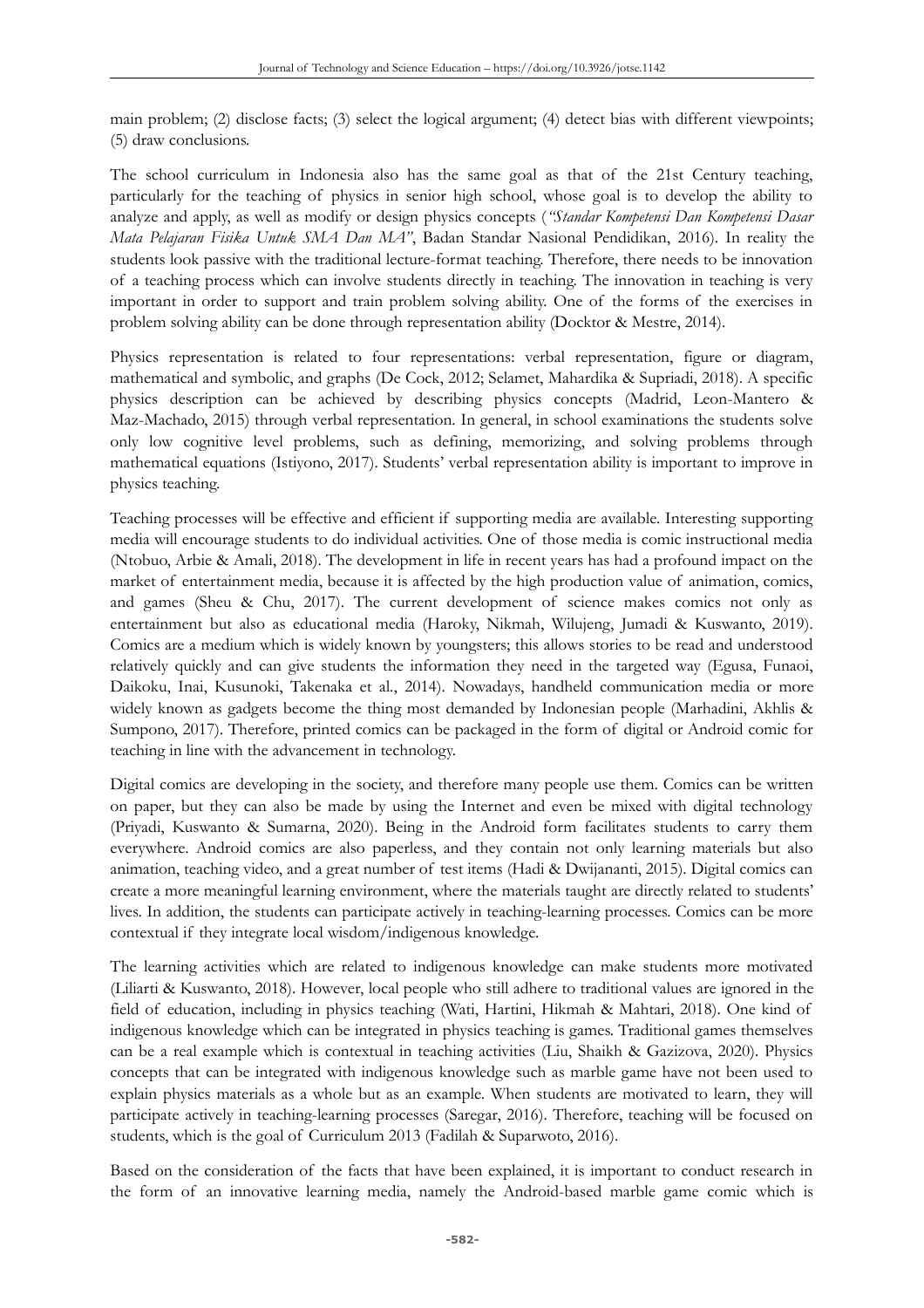effective in increasing critical thinking skills and verbal representation of high school students on impulse momentum material. Verbal representation and critical thinking abilities will be easily improved if a medium has advantages such as attractiveness and it can make students enjoy reading. The use of Android comics is expected to be able to improve students' verbal representation and critical thinking abilities in physics teaching.

### **2. Literature Review**

### **2.1. Android-Based Instructional Media**

The use of instructional media in teaching processes can generate interest, motivation, and stimuli in teaching processes, and they can even give psychological impact to students (Sapriyah, 2019). Cellular instructional media with mobile learning can provide instruction which can be accessed by the community at large (Shabrina, Warsono & Kuswanto, 2017). Learning through the use of cellular application can help students achieve the instructional objectives (Chen, Sivo, Seilhamer, Sugar & Mao, 2013). It can give a positive impact to the its utility and user's attitude toward the intention to use mobile learning. The development of m-learning needs a design which is suitable with the learning situation and students' condition (Husna & Kuswanto, 2018).

The life of modern society currently is not separated from smartphones, one of the smartphone users is a student. According to Chu (2014) technological developments do not seem to only bring profit. When educators explain material in class, students are often busy playing with smartphones, which indicates that students are addicted to smartphones (Yalda, Michikyan & Morris, 2014). Aljomaa, Al.Qudah, Albursan, Bakhiet and Abduljabbar (2016) mention Intoverted individuals usually rely on smartphone usage, smartphone social apps, and social media found on smartphones (Kim, Chung, Jang & Chung, 2017) that smartphone addiction can happen because people enjoy using smartphones too much.

Smartphone addiction can be used in education, where smartphone innovation in education can be used well in teaching. The Android is the system mostly used in the society. It is the system platform in smartphones currently popular in the society (Damayanti, Syafei, Komikesari & Rahayu, 2018).

#### **2.2. Indigenous Knowledge: Marbles Game**

Indigenous knowledge or often referred to as local wisdom is the tradition that has become the characteristic of a region, which is developed from that region (Sudirman, Mellawaty, Yaniwati & Indrawan, 2020). Husna and Kuswanto (2018) states that indigenous knowledge is the knowledge that has been developing for a long time and it becomes the characteristic of a community or certain culture. One of the examples of indigenous knowledge is traditional games. Traditional games are entertaining activities using simple instruments inherited from generation to generation. They take various forms and types, one of which is marbles game, which is a very popular game in the society. They are called with various names in accordance with the place of origin, including *gundu, tale, neyker, setein, pincian*, and so forth (Febriyanti, Kencanawaty & Irawan, 2019). Marbles are round like small balls made of cement and chalk. They are 1.25 cm in diameter and weigh about 10 grams. Besides, usually they are ornamented with colours, like those in the picture below.

Playground marbles usually required field and draw a circle on the ground or asphalt as a place to collect marbles results of each pair of participant game. The more the number of marbles collected, the bigger the circle, but the less the number of marbles collected, the smaller the circle used in the marbles game.

Stages of preparation in the game of marbles, among others: (1) The game usually involves 3-5 children or even more, (2) set up a five-point marbles for each child or dependent on the agreement of the players, (3) of sandy soil on the playground or a rather flat, non-declining field.

Batiste (2002) points out that indigenous knowledge in education is a developing field of research, nationally and internationally, especially for those who are interested in educational innovation. The educational system can combine indigenous knowledge and modern education so as to optimize cognitive competence (Pierotti, 2011).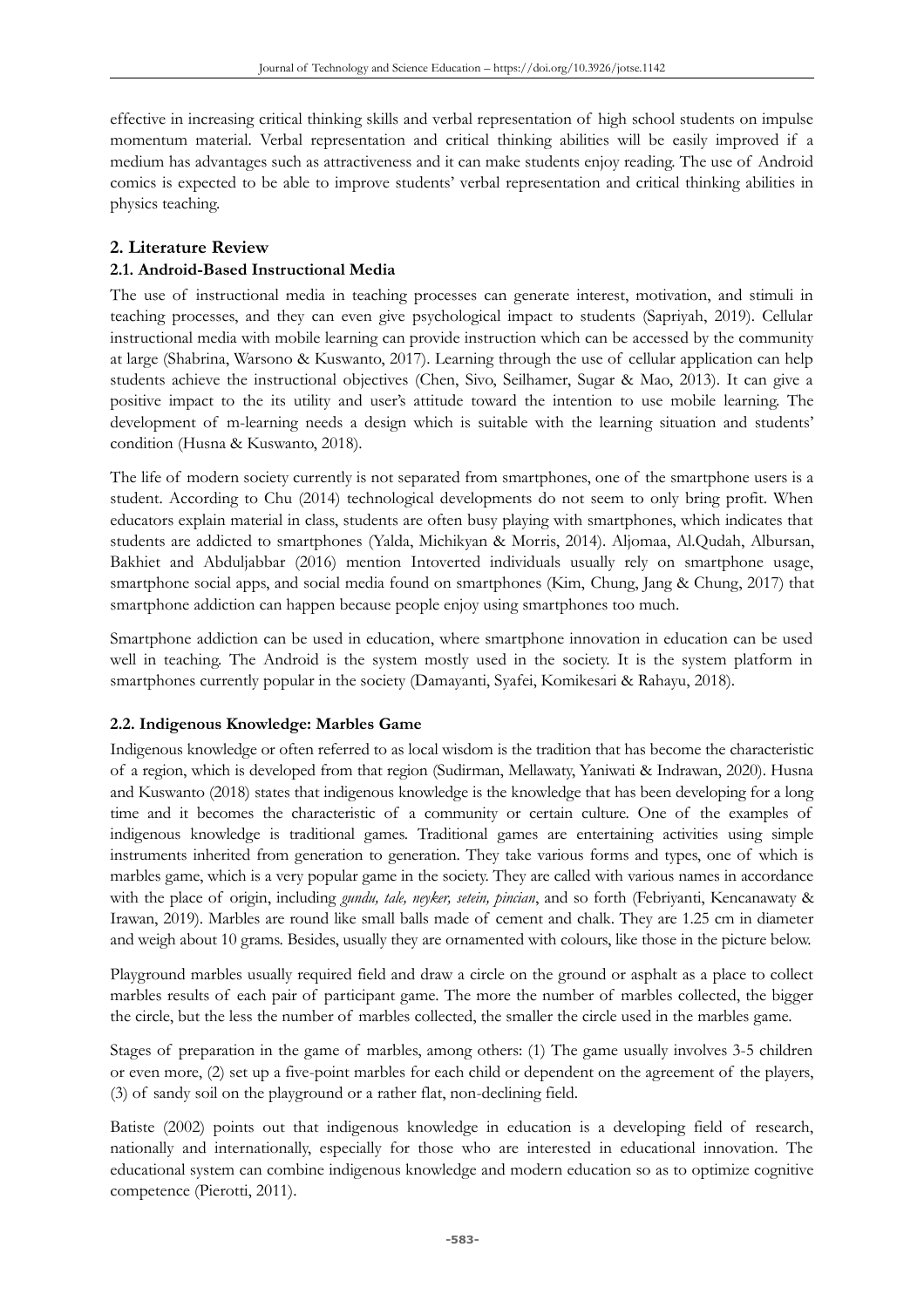

Figure 1. Marbles

#### **2.3. Physics Concepts in Marbles Game**

Physics is close to everyday events and phenomena. Good physics instruction must be done by identifying physical symptoms surrounding the students. Indigenous knowledge can become an effort to see physics phenomena which are close to the custom/tradition of a certain region. The physics materials stated in the indigenous knowledge-based physics comic media of Android-based marbles game are momentum and impulse in marble game, including all measured indicators, i.e. critical thinking and verbal representation abilities. Table 1 presents the analysis of the physics aspects in indigenous knowledge of marbles game.

Learning media in the form of physics comics based on indigenous knowledge on marbles games is a means of learning physics. This media can make physics learning simpler where the learning applies the values of the marble game. This medium is used as a physics instructional medium to create a contextual instruction.

| Variable                 | Indicator                                                                                                          | <b>Treatment Given in Comics</b>                                                                                                                                                                                                                                                                                                                                                                                                                                                                                                                                                                                                                                                                                                                                                                                                                                           |  |  |
|--------------------------|--------------------------------------------------------------------------------------------------------------------|----------------------------------------------------------------------------------------------------------------------------------------------------------------------------------------------------------------------------------------------------------------------------------------------------------------------------------------------------------------------------------------------------------------------------------------------------------------------------------------------------------------------------------------------------------------------------------------------------------------------------------------------------------------------------------------------------------------------------------------------------------------------------------------------------------------------------------------------------------------------------|--|--|
|                          | Understanding<br>concept, principle,<br>and solving problems<br>by writing in words                                | • The concept of impulse in marble games when marbles are flicked is<br>explained in the form of pictures.<br>• A momentum phenomenon in marble games played by two players<br>using different size marbles is presented.<br>• A picture of marbles from flicking to movement is presented as a form<br>of understanding of the concept of the relationship between<br>momentum and impulse.<br>• A picture of collisions among marbles is presented as a form of<br>understanding concepts, principles, and solving problems of the<br>characteristics of the collision.                                                                                                                                                                                                                                                                                                  |  |  |
| Verbal<br>representation | Students can explain<br>verbally through data<br>such as pictures,<br>symbols, mathematics<br>which are presented. | • An explanation and similarities about the concept of impulse in marbles<br>game is presented<br>• The forces generated when the marble is flicked and moved is explained<br>verbally<br>• The magnitude of the relationship between the velocity of the marble<br>and the time of contact of the finger with the marble when the marble<br>starts to be flicked is presented.<br>• The quantities at the velocity of the initial and final momentum of<br>before and after the marble collides with another marble that exits the<br>circle or remains in the circle are presented in order to explain verbally<br>the concept of the momentum eternity law.<br>• A phenomenon of marbles colliding with other marbles or other<br>objects is presented as a result of the magnitude of the collision and the<br>characteristics of the collision is explained verbally. |  |  |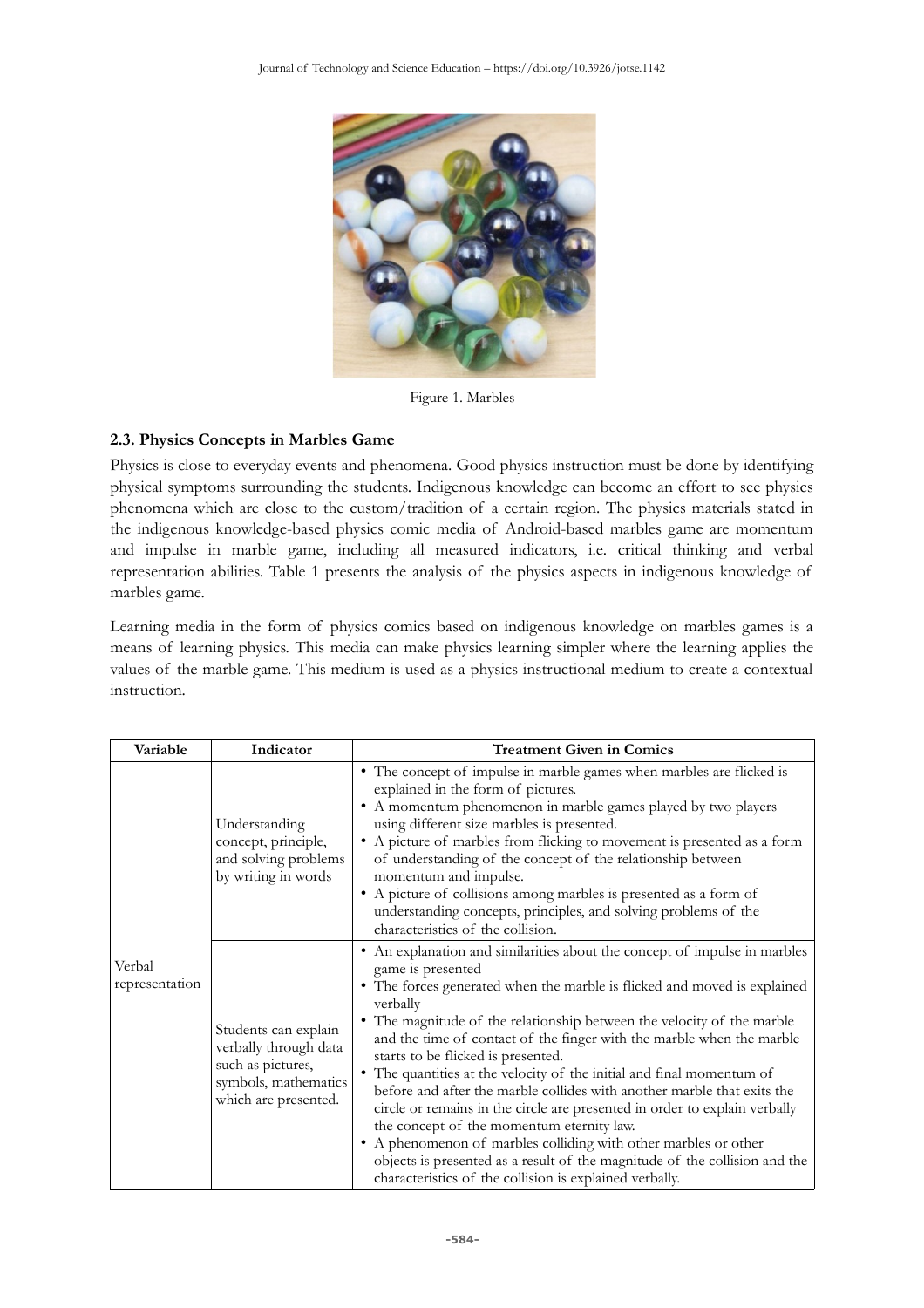| Variable             | Indicator                                                                  | <b>Treatment Given in Comics</b>                                                                                                                                                                                                                                                                                                                                                 |  |  |
|----------------------|----------------------------------------------------------------------------|----------------------------------------------------------------------------------------------------------------------------------------------------------------------------------------------------------------------------------------------------------------------------------------------------------------------------------------------------------------------------------|--|--|
|                      | Analyzing facts                                                            | • A picture of a person flicking a marble from the rest position to moving<br>position is presented.<br>A picture of children playing moving marbles is presented.<br>٠<br>• A picture of a marble colliding with another marble is presented                                                                                                                                    |  |  |
| Critical<br>thinking | Formulating<br>problems                                                    | • The magnitude of the impulse generated from the flicking force by the<br>flicker at short intervals when the marble is flicked is presented.<br>• The amount of momentum generated from different mass but the same<br>velocity when the marble moves is presented.<br>• The characteristics of the phenomenon when a marble is colliding with<br>another marble is presented. |  |  |
|                      | Defending, selecting,<br>clarifying and<br>evaluating logical<br>arguments | An explanation of what causes the magnitude of the force produced by<br>٠<br>the flickers to vary is presented<br>An explanation of what causes the velocity of marbles to vary is<br>presented.<br>• An explanation of what makes the momentum before and after a<br>collision is the same is presented.                                                                        |  |  |
|                      | Drawing conclusions                                                        | An explanation of the conclusion of the magnitude of the force<br>generated based on the concept of impulse is presented.<br>An explanation of the conclusion of the magnitude of the force<br>٠<br>generated based on the concept of momentum is presented.<br>• An explanation of the conclusion of the types of collisions based on<br>their characteristics is presented.    |  |  |

Table 1. Analysis of physics aspects of indigenous knowledge of marbles game

## **3. Research Method**

### **3.1. Method**

His research uses the quasi-experimental model with the pretest-posttest control group design. Table 2 shows the research design, where  $O_1$  is the pretest; X is the treatment; and  $O_2$  is the posttest.

| Group              | <b>Pretest</b> | Treatment | <b>Posttest</b> |  |
|--------------------|----------------|-----------|-----------------|--|
| Control Class      |                |           |                 |  |
| Experimental Class |                |           |                 |  |
|                    |                |           | ____<br>___     |  |

Notes:  $O_1$  is pretest before treatment,  $O_2$  is posttest after treatment,  $X_1$  is Physics instruction through conventional teaching using power points, and  $X_2$  is Physics instruction Android-based marbles games comic.

Table 2. Research design

### **3.2. Variables**

The variables in this research include the independent variable in the form of an Android-based marbles game comic and the dependent variable in the form of verbal representation and critical thinking abilities.

### **3.3. Population and Sample**

The research population is grade X science students of State Senior High School (SSHS) 1 Kasihan, Bantul in the academic year 2019/2020. The sample consists of two classes – the control class and experimental class – each consisting of 35 students with the number of male learners as many as 15 people and women as many as 20 people. Grade X Science 1 students are the experimental class given treatment using an Android-based marbles game comic, while grade X Science 2 students are the control class. The try out sample was established using the cluster random sampling technique and thus their ability varies.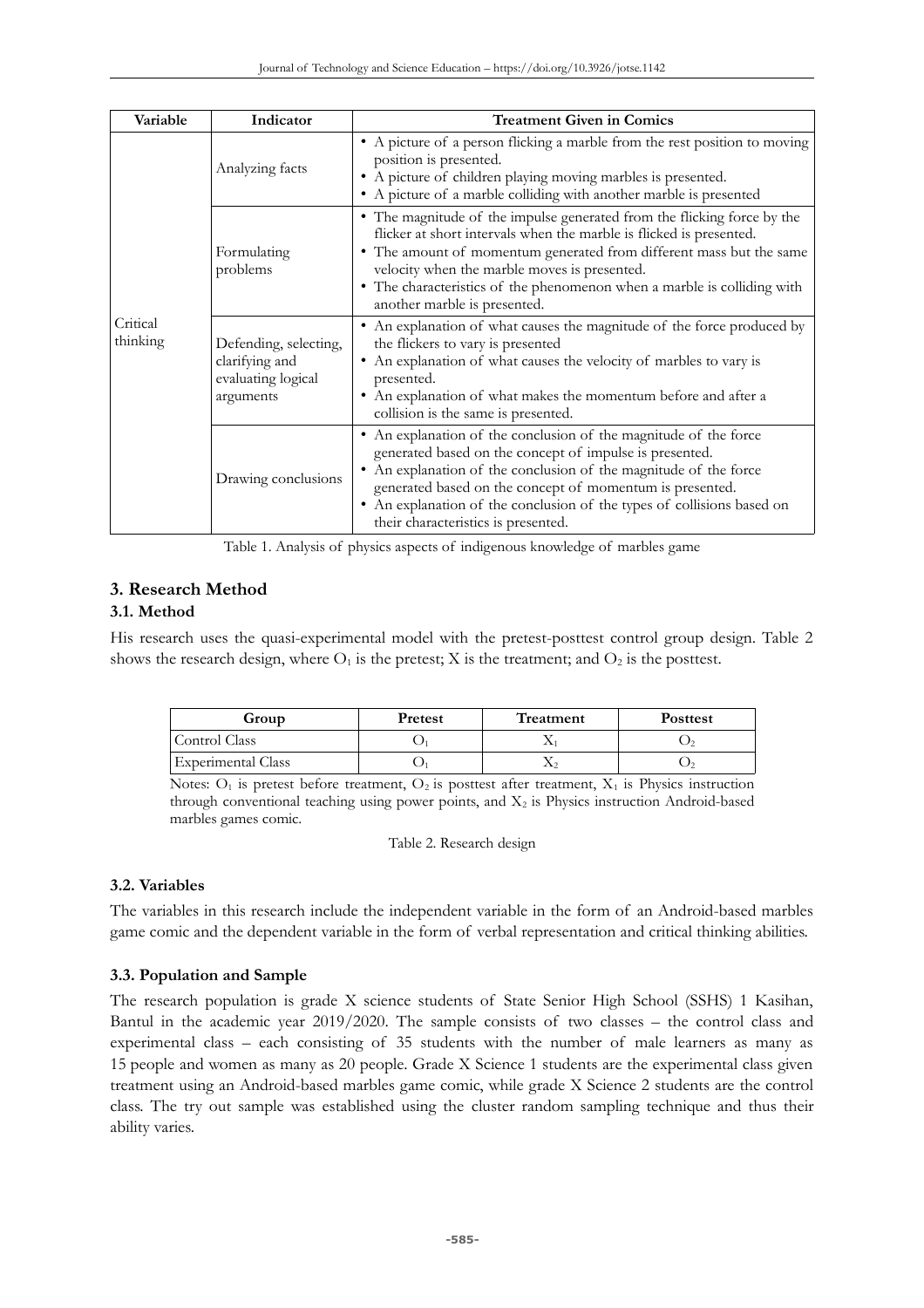#### **3.4. Data Analysis**

The research instrument is in the form of an essay test. Essay test used consist of 8 questions, where 4 questions are made based on verbal representation indicators and 4 questions are made based on critical thinking indicators. The test was used to collect the data on the students' verbal representation and critical thinking abilities. The data on the students' verbal representation and critical thinking abilities were analyzed using the Two Group Multivariate Analysis of Variant (MANOVA) to reveal the differences in the improvement of the verbal representation and critical thinking abilities of the students in the experimental and control classes.

The effectiveness of the indigenous knowledge-based physics comic of marbles game was analyzed using the quantitative method applying the effect size analysis. The effect size was obtained by calculating the value of Cohen's f from the transformed scores of *eta square*  $(\eta^2)$  in the table of the test between-subject effects or the value of Cohen's, which can be measured by using the following equation:

$$
f = \sqrt{\frac{\eta^2}{1 - \eta^2}}\tag{1}
$$

The category of Cohen's *f* can be stated in Table 3.

| Cohen's f     | <b>Interpretation of Effect Size</b> |  |  |
|---------------|--------------------------------------|--|--|
| $0.00 - 0.10$ | Small Effect Size                    |  |  |
| $0.11 - 0.25$ | Medium                               |  |  |
| $0.26 - 0.40$ | Large                                |  |  |

Table 3. Cohen's *f* interpretation (Cohen, 1998)

### **4. Findings and Discussion**

#### **4.1. Instructional Media**

The making of the media was done by making the scenario, characters, and roles. The comic was made in accordance with the indigenous knowledge of marbles games which contain characterization, characteristics of the characters, plot of story, dialogues, picture illustration, problems, and solution. The story in the comic was composed of eight episodes, each of which presents the sub-topic of momentum-impulse materials. The comic media was developed by using the Kodular program and the final product is in the form of *apk* which can be used both *offline* and *online* in playing the apperception (in the form of a video application of momentum-impulse material in everyday life) video in the Android-based comic. This comic medium of marbles game can be displayed by using a smartphone with the Android platform. The display of the comic media can be seen in Figure 2.

Figure 2 is a display of the developed comic media. The menu feature is the initial section of the media which contains an introduction, history, topics, knowledge, comics and about the developer. The preliminary feature discusses the competencies to be achieved in learning. The historical feature consists of a brief history of marble games, marbles game procedures, and a short video about playing marbles. The topic feature consists of 7 topics, where for the first meeting using topics 1 to 4 and the second meeting using topics 5 to 7. The comic feature consists of 8 episodes where the comic content discusses impulse momentum material associated with marble games. Developer feature contains physics comic media developer biographies. The comics that have been made are then used in the teaching and learning process. Before starting the lesson, students were asked to install the marbles game comic on each of their androids. Once installed, the teacher explains the procedure for using the comic. The comic will be used for 2 meetings in the impulse momentum chapter.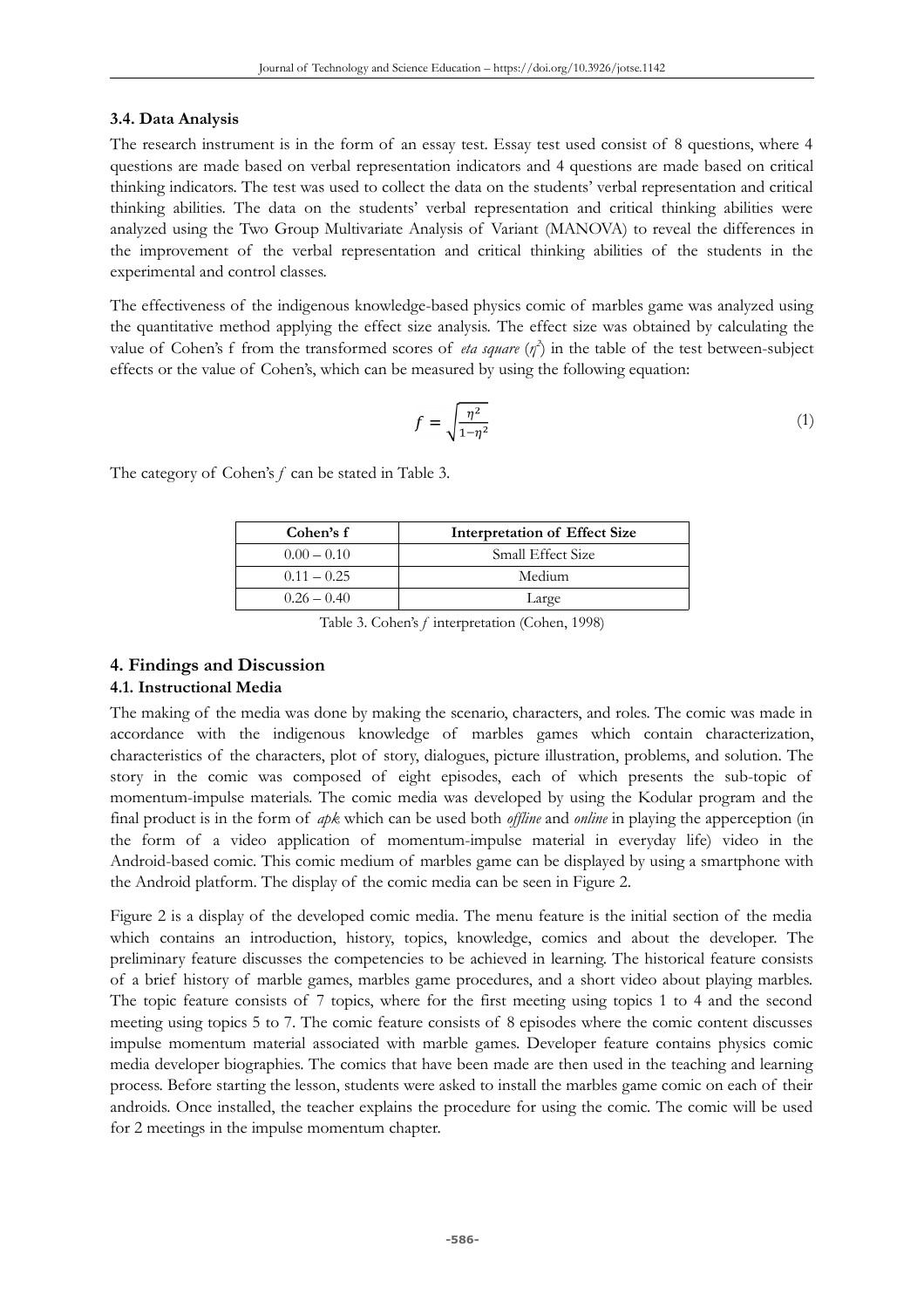

Figure 2. Comic media display

Topic feature Comic feature Development feature

#### **4.2. Statistical Tests**

In this research, the statistical test was conducted by using the multivariate statistical test or MANOVA. It was conducted in order to reveal the effectness of indigenous knowledge-based physics comic of Android-based marbles games in improving verbal representation and critical thinking abilities in physics instruction. The MANOVA analysis used the software of IBM SPSS Statistics 21. The requirements for the MANOVA analysis are when the test requirement is fulfilled, as follows.

- 1. The research has two or more dependent variables, i.e. verbal representation ability and critical thinking ability.
- 2. The independent variables in this research are the physics comic and indigenous knowledge media of marbles game.
- 3. The inter-class observation is independent; there is no relationship between the try out classes.
- 4. The sample used is more than 25 in each class.
- 5. There is no univariate or multivariate outliner.
- 6. Test of Normality

Whether or not the data were normally distributed was not seen in the data analysis of Shapiro-Wilk. The use of Shapiro-Wilk shows the value of *Sig.* in the Shapiro-Wilk column in the table of Tests of Normality in the SPSS output. Table 4 shows the result of the test of normality of the data from the experimental class.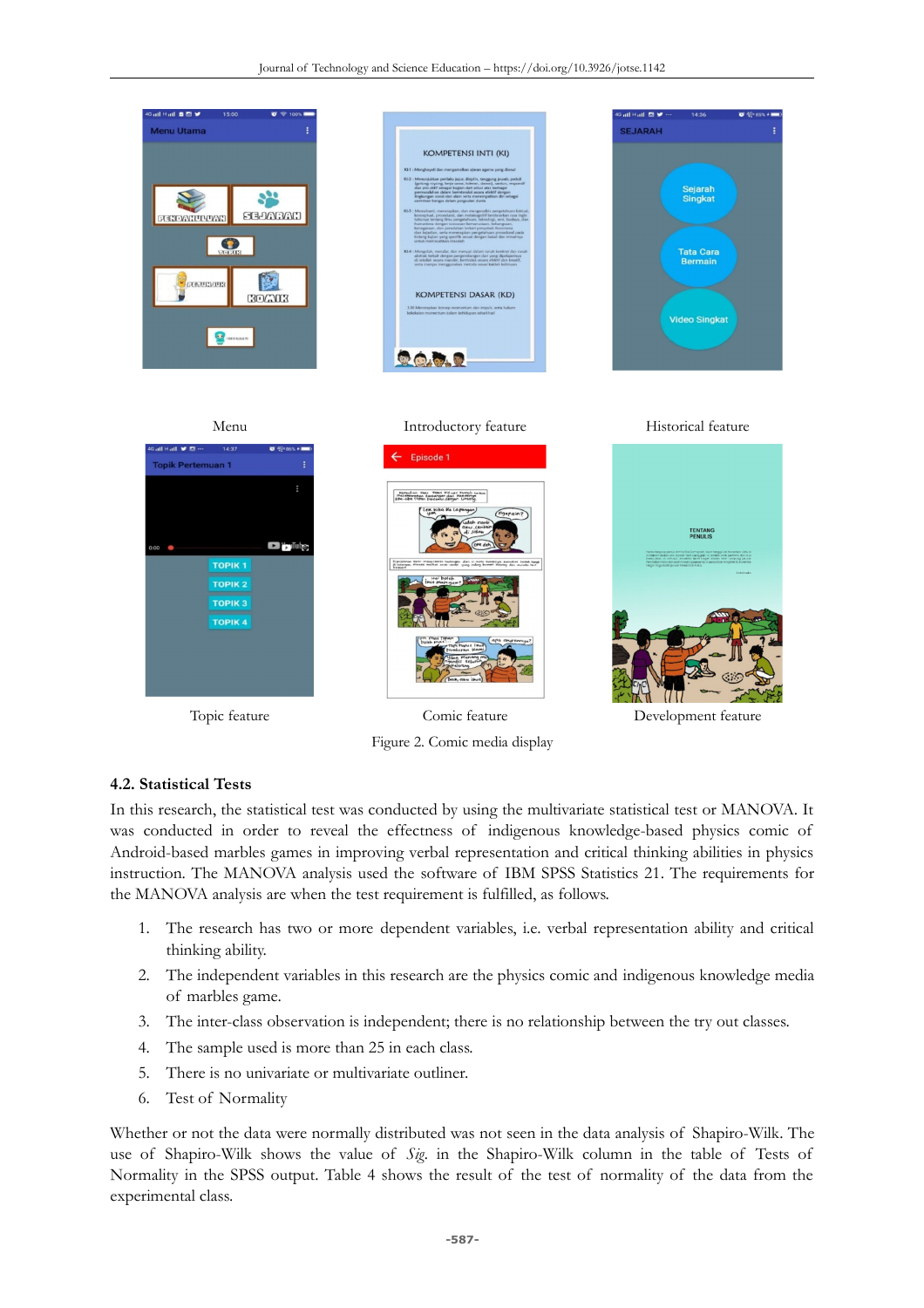The value of Sig. in the Shapiro-Wilk column results in the conclusion that in the pretest and posttest, critical thinking has the values of sig. 0.68 and 0.061 which are lower than 0.05 and thus H\_o is accepted, so that the distribution of the data on critical thinking is multivariately normal. The pretest and posttest scores in verbal representation are 0.65 and 0.067 which are lower than 0.05 and thus H\_o is accepted, so that the distribution of the data on verbal representation is multivariately normal.

The value of Sig. in the Shapiro-Wilk column results in the conclusion that in the pretest and posttest critical thinking has the values of sig. 0.63 and 0.066 which are lower than 0.05 and thus H\_o is accepted, so that the distribution of the data on critical thinking is multivariately normal. The pretest and posttest scores in verbal representation are 0.431 and 0.182 which are lower than 0.05 and thus H\_o is accepted, so that the distribution of the data on verbal representation is multivariately normal.

|          |                       | Kolmogorov-Smirnov |    |      | Shapiro-Wilk     |    |      |
|----------|-----------------------|--------------------|----|------|------------------|----|------|
|          | Group                 | <b>Statistic</b>   | df | Sig. | <b>Statistic</b> | df | Sig. |
| Pretest  | Critical thinking     | .171               | 35 | .011 | .943             | 35 | .068 |
|          | Verbal representation | .173               | 35 | .009 | .942             | 35 | .065 |
| Posttest | Critical thinking     | .163               | 35 | .020 | .941             | 35 | .061 |
|          | Verbal representation | 142                | 35 | .071 | .942             | 35 | .067 |

|          |                       | Kolmogorov-Smirnov |    |      | Shapiro-Wilk     |    |      |
|----------|-----------------------|--------------------|----|------|------------------|----|------|
|          | Group                 | <b>Statistic</b>   | df | Sig. | <b>Statistic</b> | df | Sig. |
| Pretest  | Critical thinking     | .205               | 35 | .001 | .942             | 35 | .063 |
|          | Verbal representation | .123'              | 35 | .198 | .970             | 35 | .431 |
| Posttest | Critical thinking     | .141               | 35 | .075 | .942             | 35 | .066 |
|          | Verbal representation | .179               | 35 | .006 | .957             | 35 | .182 |

Table 4. Result of normality test of the experimental class

Table 5. Result of normality test of the control class

### **4.3. Test of Homogeneity**

The data analysis of the test of homogeneity was conducted by using the software of IBM SPSS Statistics 21. The homogeneity test is based on the variant-covariant similarity. The result of the analysis is presented in Table 6.

Based on the result of SPSS in Box's M table above, the value of Sig. is 0.393 which is bigger than 0.05 which means  $H_0$  is accepted, and thus the sample variation is homogeneous or relatively the same.

| Box's Test of Equality of Covariance Matrices* |            |  |  |  |
|------------------------------------------------|------------|--|--|--|
| Box's M                                        | 3.087      |  |  |  |
| н                                              | .996       |  |  |  |
| df1                                            |            |  |  |  |
| df2                                            | 832320.000 |  |  |  |
| Sig.                                           | -393       |  |  |  |

Table 6. Result of homogeneity test

### **4.4. MANOVA Test**

The MANOVA test was administered in order to see the average difference in the improvement of the verbal representation and critical thinking abilities of the students in the experimental and control classes. The analysis of the data on the MANOVA test was done by using the software of IBM SPSS Statistics 21. The result of the MANOVA test is presented in Table 7.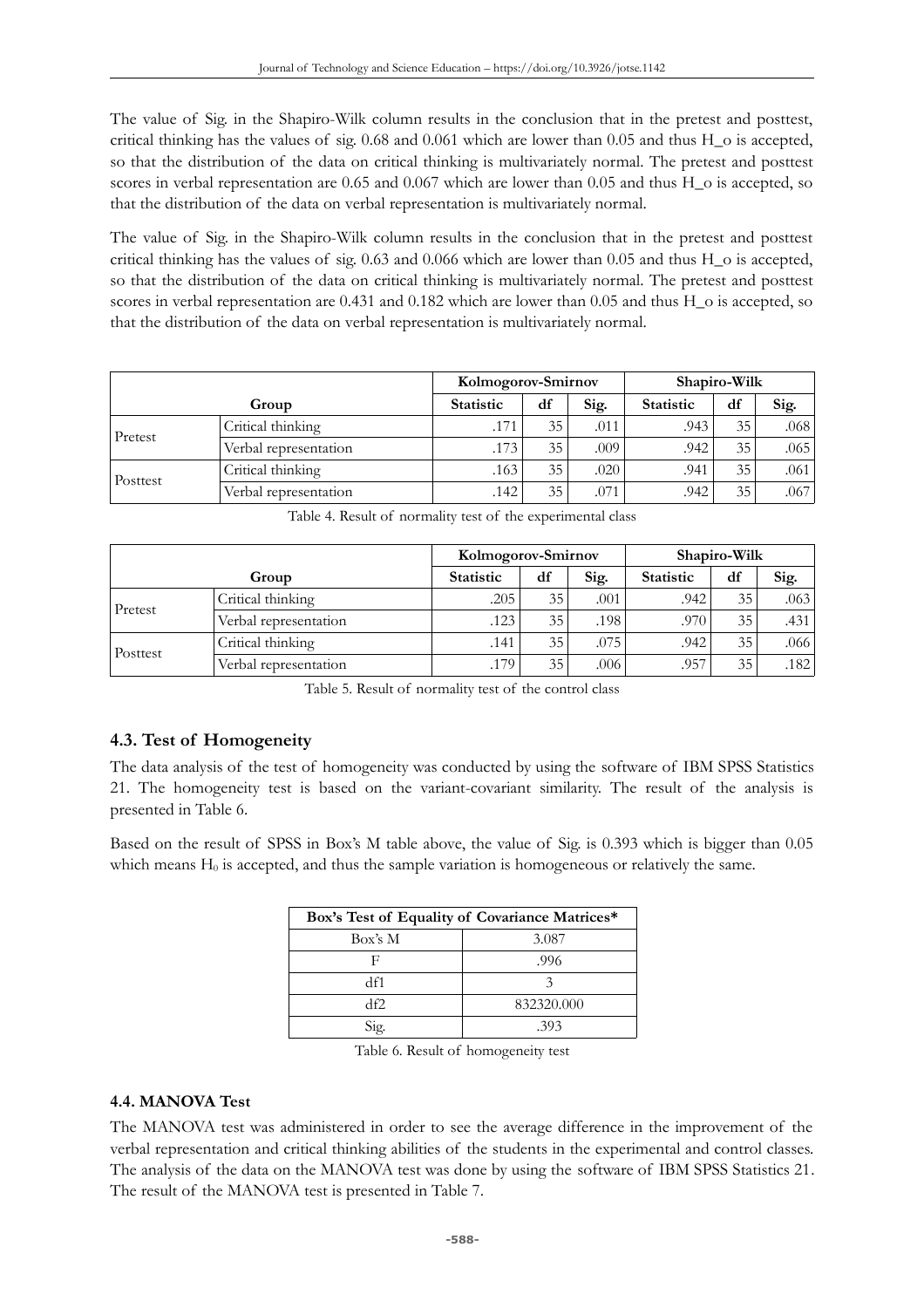Based on the table above, for Group (critical thinking and verbal representation) with the type of Hotelling's Trace is obtained the value of Sig. 0.00, which is lower than 0.05 and thus  $H_0$  is rejected. This shows that there is a difference in verbal representation and critical thinking abilities of the students taught by using the media usually used in physics instruction.

| Effect            | Value | Sig.        |
|-------------------|-------|-------------|
| Hotelling's Trace |       | ( ) ( ) ( ) |

Table 7. Result of MANOVA test

### **4.5. Analysis of Effect Size**

The effect size analysis was done to find out the effect size of indigenous knowledge-based physics comic of Android-based marbles games on the improvement of verbal representation and critical thinking abilities in physics instruction. The effect size is obtained by calculating the Cohen's f value from the transformation of the beta square value in the test between-subject effects table when performing Hotteling's Trace analysis. The result of Cohen's f calculation can be seen in Table 8.

| No | Variable              | Eta Square | Cohen's f |  |  |
|----|-----------------------|------------|-----------|--|--|
|    | Verbal representation | .104'      |           |  |  |
|    | Critical thinking     | .395       |           |  |  |

Table 8. Result of effect size estimation

Table 8 shows that the value of Cohen's f in verbal representation ability is 0.11, interpreted as *medium effect size*. The value of Cohen's f for critical thinking ability is 0.43, interpreted as *large effect size*. The conclusion drawn from the above calculation is that the developed product in the form of an indigenous knowledge-based physics comic of Android-based marbles games in physics teaching has effects on students' verbal representation and critical thinking abilities. In other words, the developed product is effective in improving verbal representation and critical thinking abilities.

The finding above is supported by the statement that the use of interesting instructional materials with the character integrated in a comic makes students interested to learn (Fahri & Samsudin, 2012; Saleh & Alias, 2007). The teaching which uses comic media can improve students' understanding (Rahayu & Kuswanto, 2020). Previous studies also reveal that science comics become an instrument to facilitate the teaching of natural science to students in an interesting way. Fatimah and Widiyarmoko (2014) emphasizes that science comics can improve students' critical thinking ability.

The aforedisplayed finding of this research states that the Android-based physics comic is feasible to use in physics instruction. This statement is supported by previous research (Hadi & Dwijananti, 2015; Sari, Ratnaningtyas, Wilujeng, Jumadi & Kuswanto, 2019) stating that an Android-based physics comic medium is feasible as a supplementary learning material for students. The use of mobile learning in teaching can improve a high learning achievement and it can be a medium to support teaching. A study by Hung, Hwang, Lin, Wu and Su (2013) reported the use of mobile learning-based inquiry approach in teaching, where the students learning by using the mobile learning-based inquiry approach has less cognitive load and higher learning achievement compared to those using the traditional approach.

The comic medium was developed by the physics analysis of the indigenous knowledge of marbles game on the ability of verbal representation and critical thinking. It was developed based on facts, concept of principle law, and theories in physics, especially momentum and impulse materials. This comic is used for high school students at the vulnerable age of 15-18 years. It invites students to understand the phenomena of momentum and impulse in everyday life. The phenomena given in the comic prove that the comic media can improve verbal representation and critical thinking abilities in a high category. This is in line with the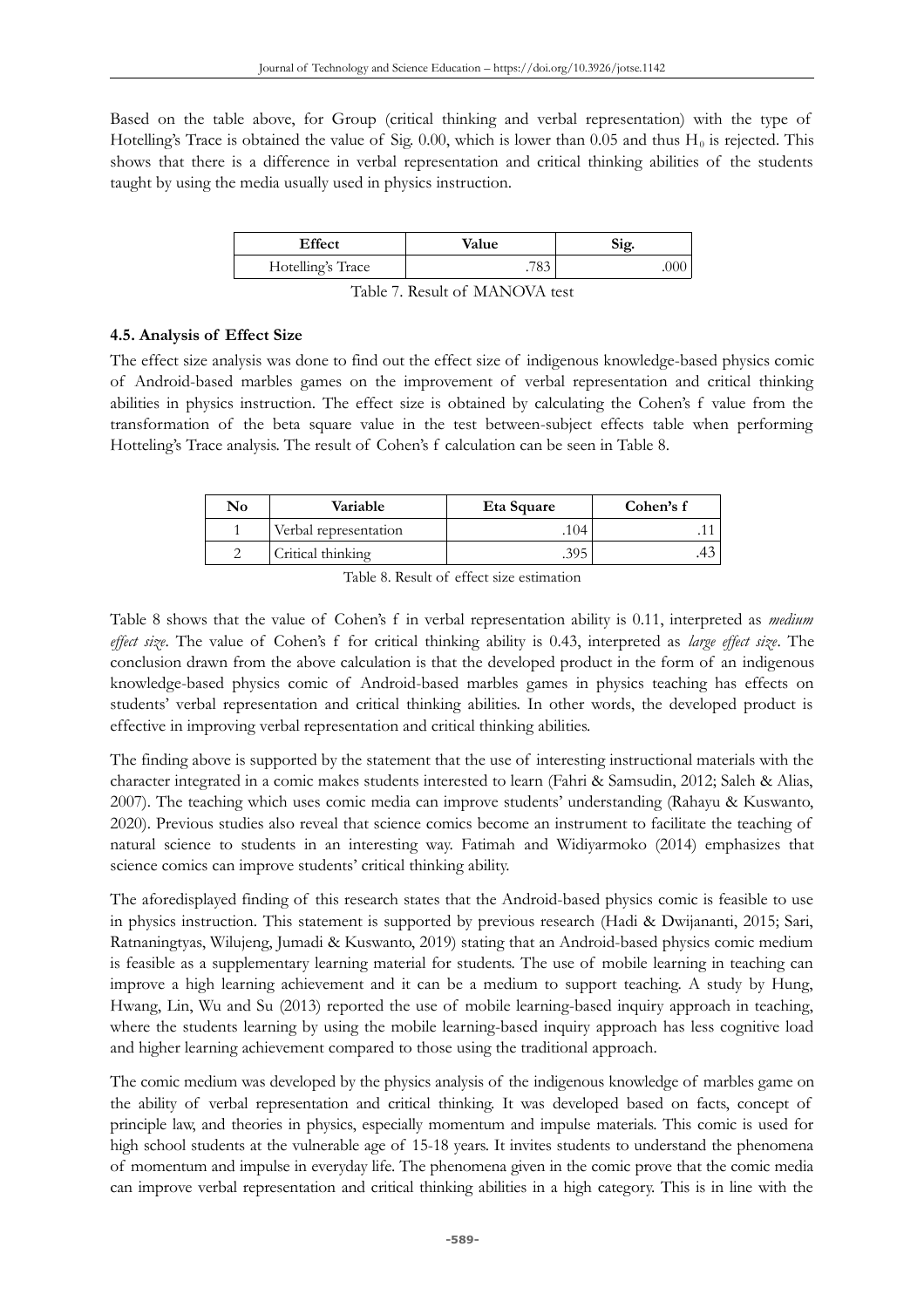research conducted by (Pramadi, Suastra & Candiasa, 2013) who reported that the teaching by using a comic with local wisdom is better applied than teaching without using a comic containing local wisdom. Comics containing local wisdom can enrich scientific treasure and development of innovative education.

### **5. Conclusion**

The use of indigenous knowledge-based physics comics: the Android-assisted marbles game in learning is more effective in improving critical thinking skills and verbal representation compared to learning using power points (PPT). Based on these findings, the effectiveness of comics can be seen from the results of the interpretation of medium effect size for verbal representation ability and large effect size for critical thinking ability. Physics comics packed with narration and story lines are integrated with marble games, making comics even more interesting. Through indigenous knowledge-based learning, it can also in still the value of local wisdom and easy learning of physics material. That is, learning media that links physics material with indigenous knowledge can make students better understand and maintain local wisdom. Therefore, physics comics based on indigenous knowledge: the Android-assisted marbles game can be used as an alternative in the selection of learning media to improve critical thinking skills and verbal representation.

#### **Declaration of Conflicting Interests**

The authors declared no potential conflicts of interest with respect to the research, authorship, and/or publication of this article.

#### **Funding**

The authors would like to express their sincere gratitude to the Ministry of Research and Technology and the National Research and Innovation Agency of the Republic Indonesia for funding this research through the Master Thesis Research Scheme (PTM) by contract number 058/SP2H/LT/DRPM/2020 and T/9.73/UN34.21/PT.01.03/2020 and the Institute for Research and Community Service (LPPM).

#### **References**

- Aljomaa, S.S., Al.Qudah, M.F., Albursan, I.S., Bakhiet, S.F., & Abduljabbar, A.S. (2016). Smartphone addiction among university students in the light of some variables. *Computers in Human Behavior,* 61, 155-164. <https://doi.org/10.1016/j.chb.2016.03.041>
- Badan Standar Nasional Pendidikan (2016). S*tandar Kompetensi dan Kompetensi Dasar Mata Pelajaran Fisika untuk SMA dan MA.* Jakarta: Depdiknas.
- Batiste, M. (2002). *Indigenous Knowledge and Pedagogy in First Nations Education: A Literature Review With Recommendations.* National Working Group on Education and Ministry of Indian Affairs, INAC (Indian and Northern Affairs Canada). Ontario.
- Chen, B., Sivo, S., Seilhamer, R., Sugar, A., & Mao, J. (2013). User Acceptance of Mobile Technology: A Campus-Wide Implementation of Blackboard's MobileTM Learn Application. *Journal of Educational Computing Research,* 49(3), 327-343. <https://doi.org/10.2190/EC.49.3.c>
- Chu, H.C. (2014). Potential negative effects of mobile learning on students' learning achievement and cognitive load-a format assessment perspective. *Educational Technol-ogy & Society,* 17(1), 332-344. <https://www.jstor.org/stable/jeductechsoci.17.1.332>
- Cohen, J. (1988). *Statistical Power Analysis for the Behavioral Sciences* (2nd ed.). L. Erlbaum Associates.
- Damayanti, A.E., Syafei, I., Komikesari, H., & Rahayu, R. (2018). Kelayakan Media Pembelajaran Fisika Berupa Buku Saku Android pada Materi Fluida Statis. *Indonesian Journal of Science and Matematics Education,* 1(1), 63-70. <https://doi.org/10.24042/ijsme.v1i1.2476>
- De Cock, M. (2012). Representation Use And Strategy Choice In Physics Problem Solving. *Physical Review Special Topics - Physics Education Research,* 8(2), 020117. <https://doi.org/10.1103/PhysRevSTPER.8.020117>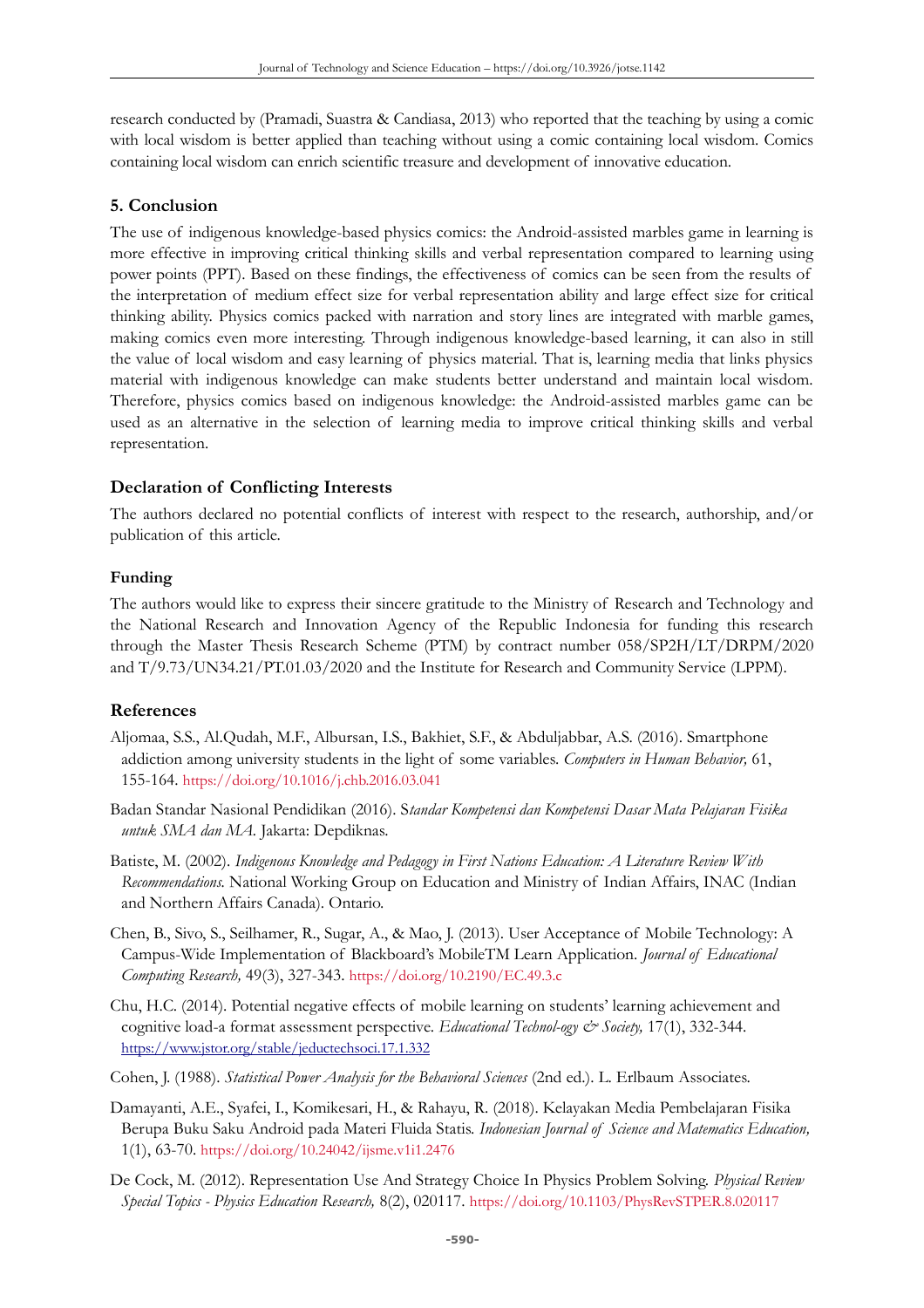- Demirci, F. (2017). The Effects of Using Concept Cartoons in Astronomy Subjects on Critical Thinking Skills among Seventh Grade Student. *International Electronic Journal of Elementary Education*, 10(2), 243-254. <https://doi.org/10.26822/iejee.2017236119>
- Diana, S.P., & Djamas, D. (2017). Pengembangan Perangkat Pembelajaran Fisika Berbasis Keterampilan Critical Thinking Dalam Problem-Based Learning. *Jurnal Ilmiah Pendidikan Fisika Al-BiRuNi,* 06(1), 125-135. <https://doi.org/10.24042/jpifalbiruni.v6i1.648>
- Docktor, J.L., & Mestre, J.P. (2014). Synthesis of discipline-based education research in physics. *Physical Review Special Topics - Physics Education Research,* 10(2), 020119. <https://doi.org/10.1103/PhysRevSTPER.10.020119>
- Egusa, R., Funaoi, H., Daikoku, T., Inai, R., Kusunoki, F., Takenaka, M. et al. (2014). Improving the Usability of Manga-on-a-Tablet for Collaborative Learning. *Proceedings of the 6th International Conference on Computer Supported Education* (446-451). <https://doi.org/10.5220/0004943404460451>
- Ennis, R.H. (1993). Critical Thinking Assessment. *Theory into Practice,* 32 (3), 179-186. <https://doi.org/10.1080/00405849309543594>
- Fadilah, N.U., & Suparwoto, S. (2016). Keterlaksanaan pembelajaran fisika implementasi kurikulum 2013 berdasarkan latar belakang akademik guru di MAN DIY. *Jurnal Inovasi Pendidikan IPA,* 2(1), 76. <https://doi.org/10.21831/jipi.v2i1.8380>
- Fahri, H., & Samsudin, K. (2012). Mobile Learning Environment System (MLES): The Case of Android-based Learning Application on Undergraduates' Learning. *International Journal of Advanced Computer Science and Applications,* 3(3). <https://doi.org/10.14569/IJACSA.2012.030311>
- Fatimah, F., & Widiyarmoko, A. (2014). Pengembangan Science Comic Berbasis Problem Based Learning Sebagai Media Pembelajaran pada Tema Bunyi dan Pendengaran untuk Siswa SMP. *Jurnal Pendidikan IPA Indonesia,* 3(2). <https://doi.org/10.15294/jpii.v3i2.3114>
- Febriyanti, C., Kencanawaty, G., & Irawan, A. (2019). Etnomatematika Permainan Kelereng. *MaPan,* 7(1), 32-40. <https://doi.org/10.24252/mapan.2019v7n1a3>
- Hadi, W.S., & Dwijananti, P. (2015). Pengembangan Komik Fisika Berbasis Android Sebagai Suplemen Pokok Bahasan Radioaktivitas Untuk Sekolah Menengah Atas. *Unnes Physics Education Journal,* 4(2).
- Handayani, D.P., Jumadi, Wilujeng, I., & Kuswanto, H. (2019). Development of Comic Integrated Student Worksheet to Improve Critical Thinking Ability in Microscope Material. *Journal of Physics: Conference Series,* 1233, 012069. <https://doi.org/10.1088/1742-6596/1233/1/012069>
- Haroky, F., Nikmah, S., Wilujeng, I., Jumadi, & Kuswanto, H. (2019). Android-Assisted Physics Comic Learning to Train Students' Conceptual Understanding of Newton's Gravity. *Journal of Physics: Conference Series,* 1233, 012045. <https://doi.org/10.1088/1742-6596/1233/1/012045>
- Hung, P.H., Hwang, G.J., Lin, Y.F., Wu, T.H., & Su, I.H. (2013). Seamless connection between learning and assessment- applying progressive learning tasks in mobile ecology inquiry. *Educational Technology and Society,* 16(1), 194-205.
- Husna, M., & Kuswanto, H. (2018). Development of Physics Mobile Learning Based on Local Wisdom to Improve Vector and Diagram Representation Abilities. *International Journal of Interactive Mobile Technologies (IJIM),* 12(6), 85. <https://doi.org/10.3991/ijim.v12i6.8746>
- Istiyono, E. (2017). The analysis of senior high school students' physics HOTS in Bantul District measured using PhysReMChoTHOTS. *AIP Conference Proceedings,* 1868, 070008. <https://doi.org/10.1063/1.4995184>
- Kim, J., Chung, M.S., Jang, H.G., & Chung, B.S. (2017). The use of educational comics in learning anatomy among multiple student groups. *Anatomical Sciences Education,* 10(1), 79-86. <https://doi.org/10.1002/ase.1619>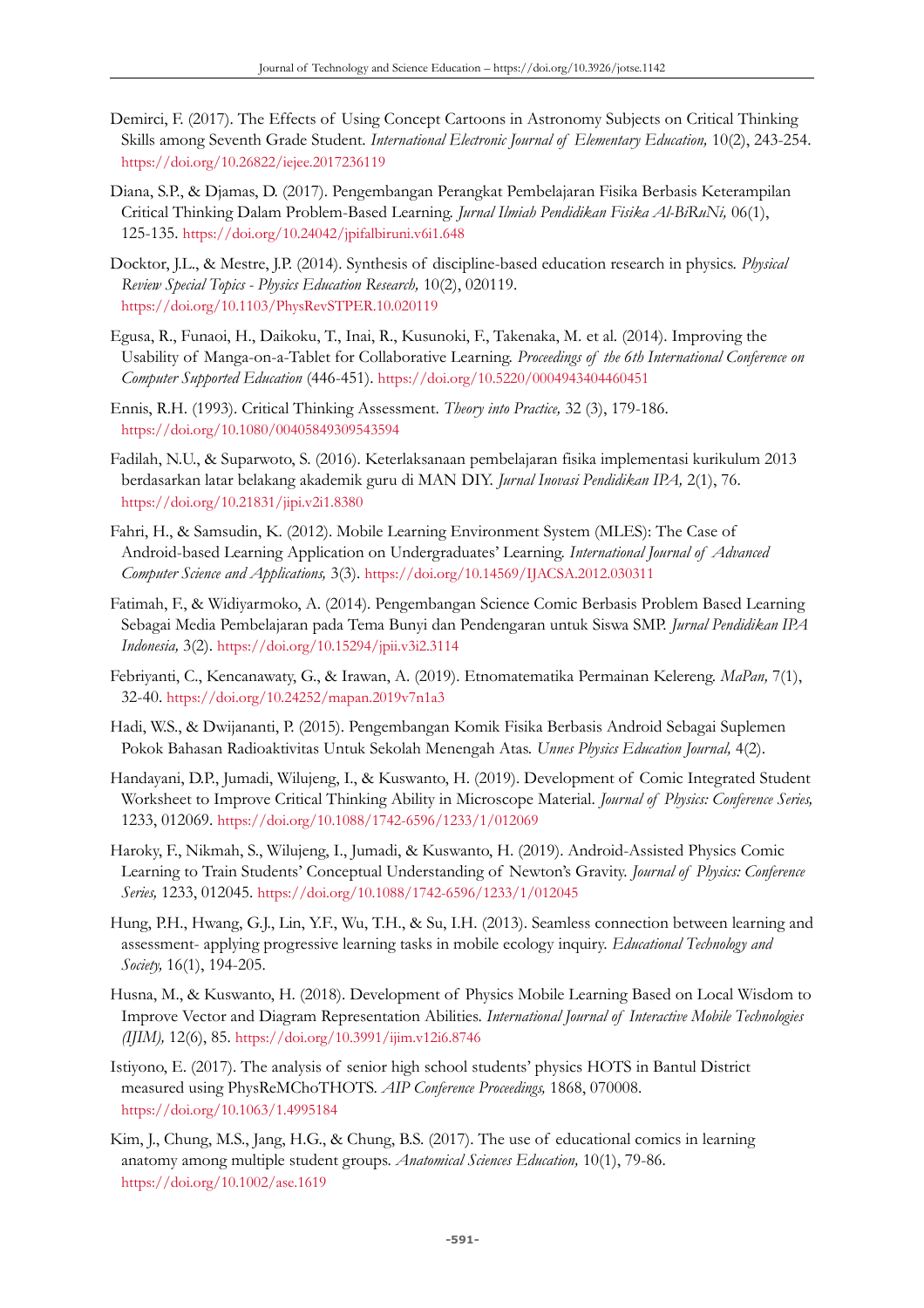- Liliarti, N., & Kuswanto, H. (2018). Improving the Competence of Diagrammatic and Argumentative Representation in Physics through Android-based Mobile Learning Application. *International Journal of Instruction,* 11(3), 106-122. <https://doi.org/10.12973/iji.2018.1138a>
- Liu, Z.Y., Shaikh, Z.A., & Gazizova, F. (2020). Using the concept of game-based learning in education. *International Journal of Emerging Technologies in Learning,* 15(14), 53-64. <https://doi.org/10.3991/ijet.v15i14.14675>
- Madrid, M.J., Leon-Mantero, C., & Maz-Machado, A. (2015). Assessment of the Attitudes towards Mathematics of the Students for Teacher of Primary Education. *OALib,* 02(11), 1-8. <https://doi.org/10.4236/oalib.1101936>
- Marhadini, S.A.K., Akhlis, I., & Sumpono, I. (2017). Pengembangan Media Pembelajaran Berbasis Android pada Materi Gerak Parabola untuk Siswa SMA. *Unnes Physics Education Journal,* 6(3), 0-5.
- Ntobuo, N.E., Arbie, A., & Amali, L.N. (2018). The Development of Gravity Comic Learning Media Based on Gorontalo Culture. *Jurnal Pendidikan IPA Indonesia,* 7(2), 246-251. <https://doi.org/10.15294/jpii.v7i2.14344>
- Pierotti, R. (2011). *Indigenous Knowledge, Ecology, and Evolutionary Biology.* Routledge. <https://doi.org/10.4324/9780203847114>
- Pramadi, I.P.W.Y., Suastra, I.W., & Candiasa, I.M. (2013). Pengaruh Penggunaan Komik Berorientasi Kearifan Lokal Bali Terhadap Motivasi Belajar Dan Pemahaman Konsep Fisika. *E-Journal Program Pascasarjana Universitas Pendidikan Ganesha,* 3.
- Prayogi, S., Yuanita, L., & Wasis (2018). Critical-Inquiry-Based-Learning: Model of Learning to Promote Critical Thinking Ability of Pre-service Teachers. *Journal of Physics: Conference Series,* 947, 012013. <https://doi.org/10.1088/1742-6596/947/1/012013>
- Priyadi, A.N.W., Kuswanto, H., & Sumarna. (2020). Android physics comics to train the mathematical representation ability on momentum and impulse of senior high school students. *Journal of Physics: Conference Series,* 1440. 012041. <https://doi.org/10.1088/1742-6596/1440/1/012041>
- Puspita, I., Kaniawati, I., & Suwarma, I.R. (2017). Analysis of Critical Thinking Skills on The Topic of Static Fluid. *Journal of Physics: Conference Series,* 895, 012100. <https://doi.org/10.1088/1742-6596/895/1/012100>
- Rahayu, M.S.I., & Kuswanto, H. (2020). Development of android-based comics integrated with scientific approach in physics learning. *Journal of Physics: Conference Series,* 1440(1). <https://doi.org/10.1088/1742-6596/1440/1/012040>
- Saleh, R., & Alias, N.A. (2007). Letters to the Editor: Is actin the praziquantel receptor? *International Journal of Antimicrobial Agents,* 30(3), 280-281. <https://doi.org/10.1016/j.ijantimicag.2007.05.004>
- Sapriyah. (2019). Media Pembelajaran Dalam Proses Belajar Mengajar. *Prosiding Seminar Nasional Pendidikan FKIP*, 2(1), 470-477.
- Saregar, A. (2016). Pembelajaran Pengantar Fisika Kuantum dengan Memanfaatkan Media Phet Simulation dan LKM Melalui Pendekatan Saintifik: Dampak pada Minat dan Penguasaan Konsep Mahasiswa. *Jurnal Ilmiah Pendidikan Fisika Al-Biruni,* 5(1), 53. <https://doi.org/10.24042/jpifalbiruni.v5i1.105>
- Sari, F.P., Ratnaningtyas, L., Wilujeng, I., Jumadi, & Kuswanto, H. (2019). Development of Android Comics media on Thermodynamic Experiment to Map the Science Process Skill for Senior High School. *Journal of Physics: Conference Series,* 1233, 012052. <https://doi.org/10.1088/1742-6596/1233/1/012052>
- Selamet, S., Mahardika, I.K., & Supriadi, B. (2018). Analisis Verbal representation ability, Matematika, Gambar Dan Grafik (R-Vmgg) Siswa SMAN Pasirian Pada Materi Termodinamika. *Seminar Nasional Pendidikan Fisika 2018,* 3.